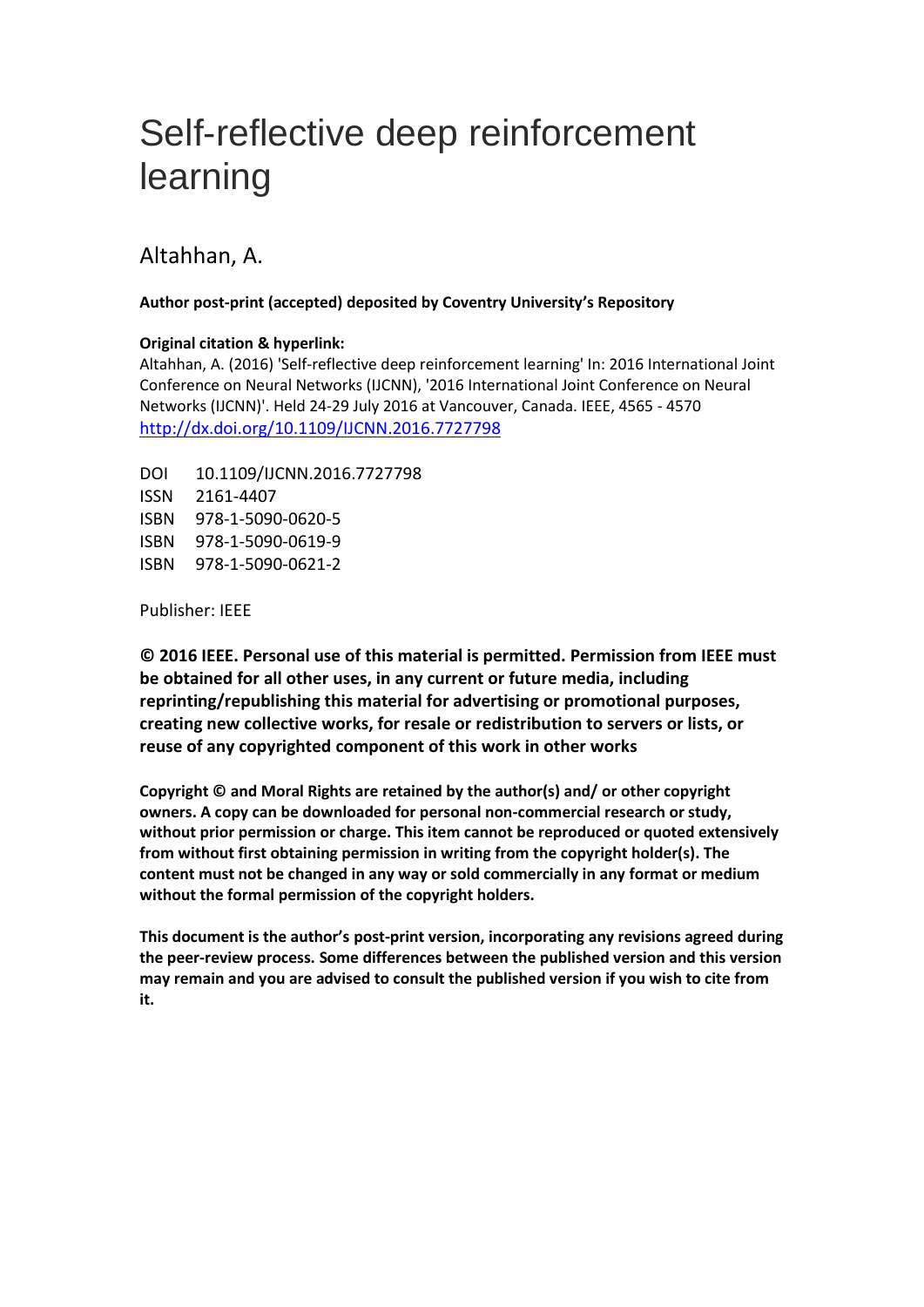## Self-reflective Deep Reinforcement Learning

Abdulrahman Altahhan School of Computing, Electronics and Math. Coventry University Coventry, UK. abdulrahman.altahhan@coventry.ac.uk

*Abstract***— In this paper we present a new concept of selfreflection learning to support a deep reinforcement learning model. The self-reflective process occurs offline between episodes to help the agent to learn to navigate towards a goal location and boost its online performance. In particular, a so far optimal experience is recalled and compared with other similar but suboptimal episodes to reemphasize worthy decisions and deemphasize unworthy ones using eligibility and learning traces. At the same time, relatively bad experience is forgotten to remove its confusing effect. We set up a layer-wise deep actor-critic architecture and apply the self-reflection process to help to train it. We show that the self-reflective model seems to work well and initial experimental result on real robot shows that the agent accomplished good success rate in reaching a goal location.**

#### *Keywords— self-reflective deep reinforcement learning; deep learning; actor-critic; neural networks; robot navigation;*

#### I. INTRODUCTION

On-line reinforcement learning agents is difficult to train. It takes long to train because the agent does not have direct answer to the input in hand, it has to rely on own assessment of how good or bad the last action was (in the long run) to achieve a goal. For real world agent the difficulty is escalated due to partial observability and variability of experience as well as unfeasibility of deliberate repetition of this experience. Experiences vary from state and action perspectives. Subsequently, even when the agent starts form the same position and takes the same action the outcome is going to vary slightly due to the continuum of possible states at any location and due to inaccuracy of actions taken. This is especially true for agents with loos mechanics which are encountered in games and DYI robots. Moreover, it is physically difficult or undesirable to let the agent run through many episodes. Therefore, the agent needs to maximize the advantage of available experience with the least amount of time and repetition; hence offline reflection on past experience can play an important role to mitigate these difficulties.

#### II. THE MODEL

#### *A. Actor-critic and Neural Networks*

We consider actor-critic architecture to tackle the above problem. This architecture is interesting because it allows for explicit natural separation of concern between a performer, that tries to learn the best set of actions in certain situations, and a critic that tries to maximize overall future gain strategically. As we shall see later a specific advantage of the proposed architecture is that it unifies both the actor and the critic in one neural network that can be readily trained using backpropagation. For the learner everything can be summed up in terms of a reward signal whether it is positive (success in reaching the goal) or negative (increased number of steps). Any negative rewards (cost) can be thought of as positive and the target would be to minimize the sum of future cost. Equally, if the agent uses only positive rewards then it would need to maximize the sum of the expected accumulated future rewards.

#### *B. Operating under Positive and Negative Rewards*

Mixing both negative and positive cost and rewards has its own perceived advantages such as enriching the agent experience, possible shortening of the training phase (instead of training through two consequent phases one for reward and one for the cost) and adding a more natural touch to the behaviour of the agent even during training. However, problems arise due to conflict of interest intrinsic in both forms. If we assign one reward function that encompasses and mingles cost and reward in each step then it would be difficult for the agent to trace what went wrong or right and what decision caused a bad or good experience in order to self-reflect on own actions.

#### *C. The Problem Scenario*

We consider an episodic scenario were the agent runs through episodes of experiences each starts form a certain location and should ends at a target location (goal oriented navigation). Each episode could have a different number of steps. Similar to a human learning experience, early episodes are useful to learn from mistakes, so minimizing punishment should be a priority. Whilst, the agent needs to optimize its performance in late episodes and master the task at hand, hence maximizing the rewards should be the priority in this case. Dynamically changing reward function means that the agent needs to adapt to different policies. It is critical to balance the different learning stages so that previously learned experience is not completely forgotten. A plausible proposal is to start with a policy that try to maximize negative rewards (i.e. minimizes the cost), then altering it towards the positive rewards. This approach however has the potential risk of deforming the initially learned policy and ending up with a completely different policy that takes only the latest form of reward into account. Hence, we will consider a mixed reward function that penalizes the agent for wasting time during the episode and only rewards it at the end for reaching the goal. What is more, we will alternate between online and offline learning approaches.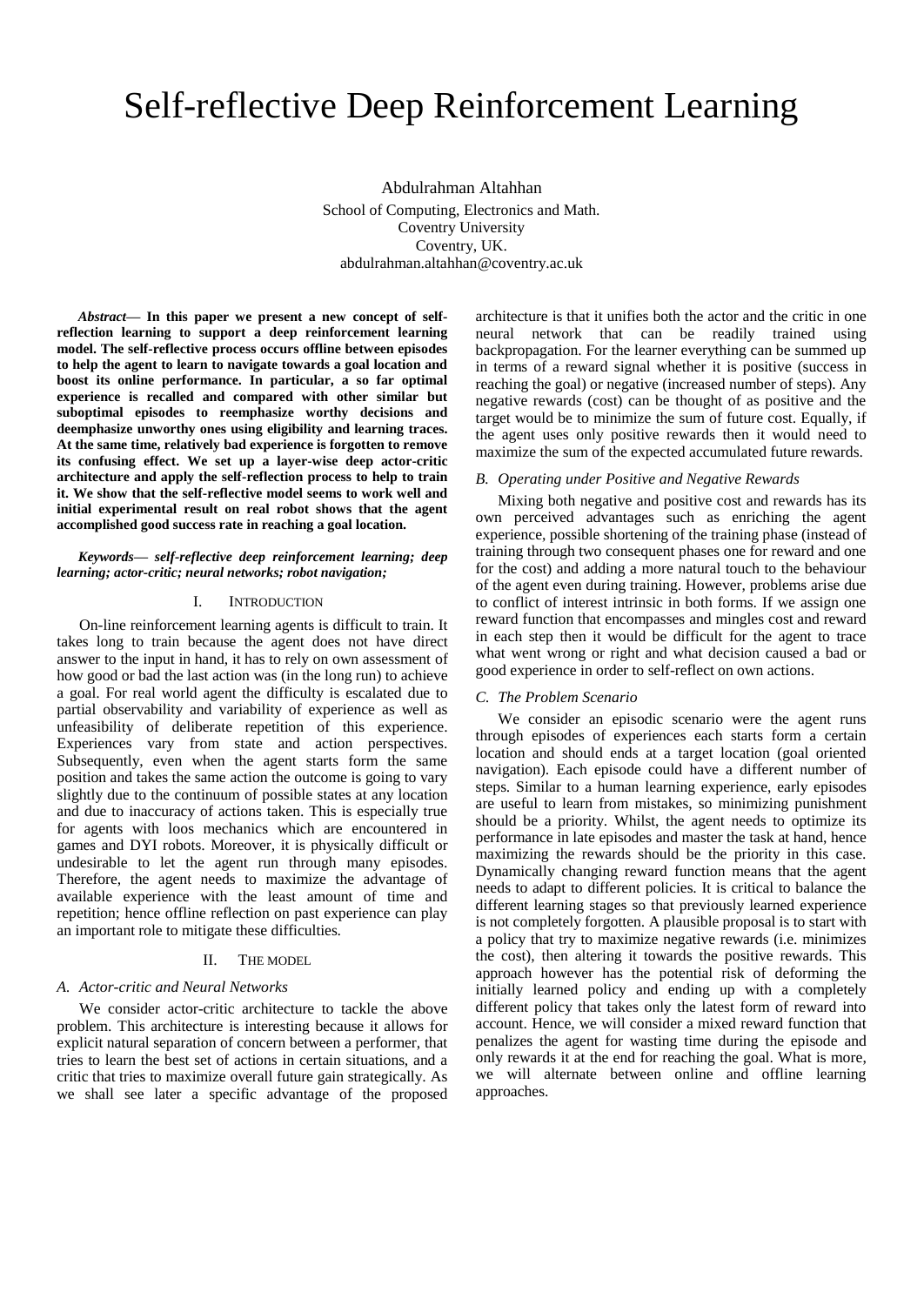#### *D. Self-reflective Learning*

When pure cost (negative) function is considered, then early bad decisions have more effect on generating bad experience. Conventional eligibility traces help recognize this effect exactly; they put more emphasis on the early decisions so that those decisions get what they *deserve* of blame. Equally, when using a pure reward (positive) function, late decisions has more effect on finalizing the task and one might want to increase their effect to receive the praise they deserve to finalize the task. Conventional eligibility traces do not stress this effect except when the reward they gain is very big in comparison with other rewards of other steps. Therefore, we will apply relatively high rewards for the end of the episode. More importantly we will follow online learning approach, (that is happening during the episode) by an offline learning phase (that occur between episodes) to further emphasize the effect of good actions that lead to finalizing the task.

At the same time, when the experience is not good (agent took very long to reach the target or did not reach it in the maximum allowed number of steps) at the end of the episode the model rewinds the learning that took place by reverting the weights to their original values at the start of the episode. This is because such episodes are not fit for the agent to learn from, they will be discarded. We register the parameter changes (learning) that took place and we simply undo them and repeat the episode. We argue that the above is more like how human and animal learn from their experience. Overall we do not consider every single attempt (episode) that we do. Our brain only stimulates learning when a novel and exciting thing happen such as when the problem is solved in a shorter than usual path (relative to past experience).

So self-reflective learning occurs after each episode. If the episode is particularly good the agent reflects back to emphasize the learned lesson (either by coincidence or by some action that had a greater effect than expected). The selfexcitement comes from these outcomes which stimulate remembering what has been done. We do exactly the same in our model. When a particular episode is good it provokes the agent to ponder what it has done well. So it needs either to remember the whole path and analyze it to know what has led to the success/failure as if the agent is rewinding the video of past experience and learn from it. We do this by registering the whole experience in a two conjugate gradient eligibility traces one for the actor and one for the critic, as well as by registering the exact accumulated changes done on the neural network parameter on two learning traces one for the actor and one for the critic. The four traces condense the past experience and allow us to apply the learning experience again at the end of the episode when the episode has proved to be optimal in relation to past experience. It should be noted that in the case of off-line updates and if one is using a toolbox with ready neural network structure then one can simply store the chain of vector features and estimated target value functions pairs  $(Fy_t, VT_t)$ :  $VT_t = r_{t+1} + \gamma V_{t+1}$  where  $V_{t+1}$  is the estimated value function for  $F_{y_{t+1}}$ . And once these has been combined with conjugate gradient updates then it has been proven in [14] that this is indeed equivalent to a conjugate gradient eligibility traces.

Eligibility traces places more emphasis on the early actions which makes sense for online learning. For the offline case we would like to put more emphasis on the latest actions that helped the agent to reach the goal. We would like to do that before amalgamating the experience with further chain, hence online is ideal. However, for our case we want a stronger mechanism.

#### *E. Deep Feature Represntation*

Deep learning has been shown to overcome the bottleneck representation problem that has long set back the success of machine learning applications [9, 10]. This is especially important for RL since RL normally takes a long time to converge (although speeding approaches have been developed for the problem under consideration [17]). Deep learning showed very good results when combined with supervised learning [11, 12]. When combined with RL it is also believed to have a good potential [18, 19].

Our model starts by learning a concise and reduced feature representation. The model obtains a reduced representation in the first episode by deep convolutional neural network that is translation invariant as in [13, 21]. First, a set of random patches are extracted from the set of images collected in the explorative episode, then a set of weights are trained using those patches as an input and output for an autoencoder in order to extract the most resilient and important features in the environment (those images are representative for the environment since the agent is let to run around in this explorative episode to cover as much of the environment as practical). Then a set of filters are built using the strapped weights of the first autoencoder layer. The number of filters = patch\_pixles<sup>2</sup> × 3 (patch\_size × channels). Each image received by the agent then will be convoluted by the filters of the autoencoder to build a set of features maps, which are then pooled (features neighborhood averaged) to reach the final set of features. The model is then shrinks the whole architecture to fit the new reduced number of features, and this concludes the deep learning phase for the feature representation layer. The explorative episode aligns with how animals normally explore a place by looking around.

#### *F. Deep Reinforcemnet Learning Model*

As it has been mentioned, the model adopts a special type of Combined Deep-Actor-Critic architecture that seamlessly unifies and integrates the policy learning process which is suitable for deep action learning [16]. In each step, after the actor layer takes its input form the deep convoluted and pooled layer, it then decides to do a certain action, accordingly the critic layer punishes or rewards the actor depending on the reward it receives form the environment.

The initial features used are Differential Radial Basis features [14] that make the goal image its referential point and represent all the views relative to that goal. This is consistent with home-aware localization and allows the agent to view the world from the perspective of its current homing task and hence its home views (taken before learning) are hard wired in its behaviour. This Differential Radial Basis representation will be applied on the deeply extracted features to calculate a similarity index for the current scene and the goal location.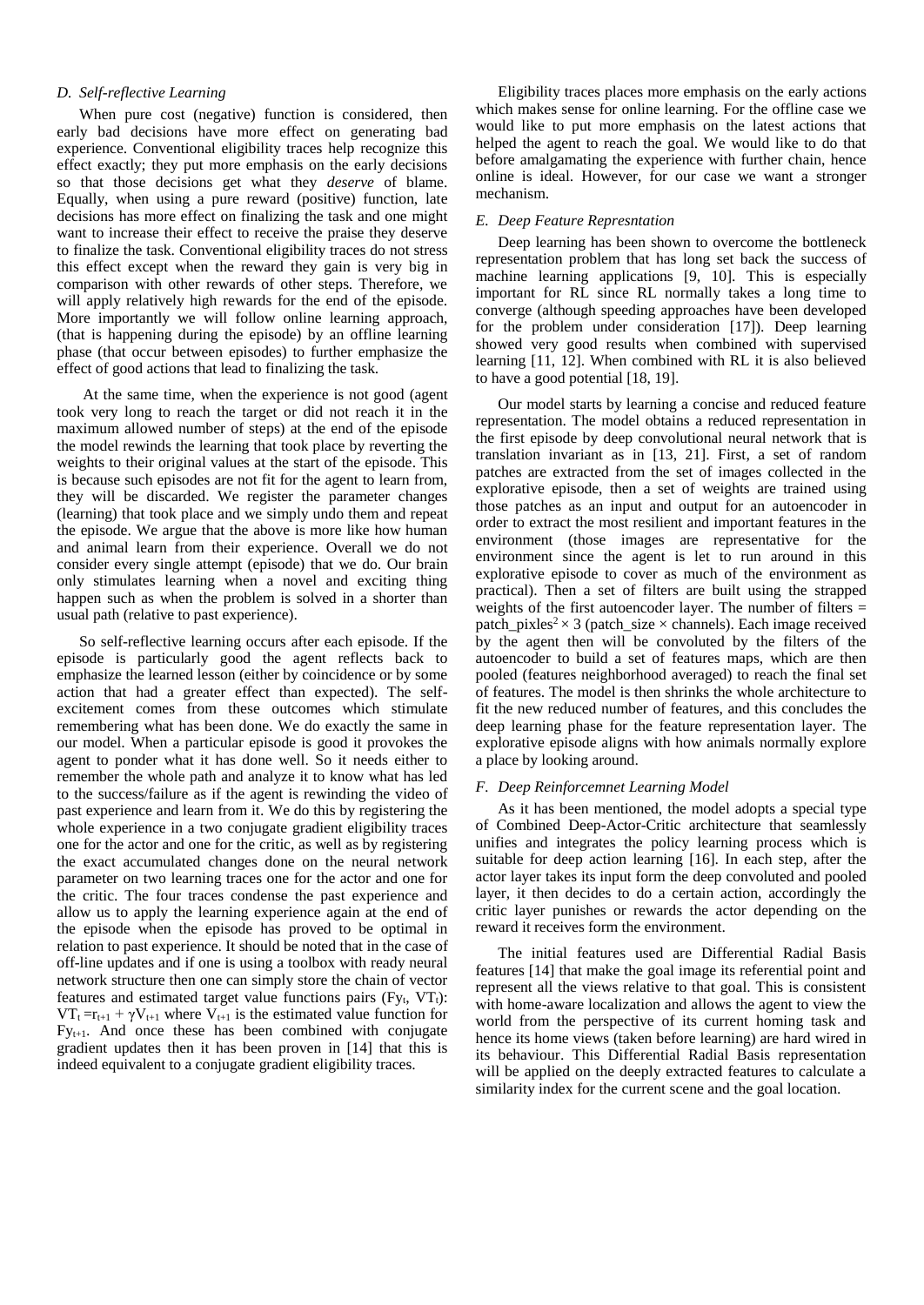Formally, the presented model uses the following components/stages shown in Fig. 1:

Goal representation: We said earlier that that the brain hard wires the scenes to itself and compare it with the look of the home. To do so we need to run into an initial identification stage that identifies the home and embeds its views in the agents' goal-identification behaviour. To do so the agent takes *n* snapshot for the home in different orientation and distances. The feature vector is calculated in two stages; preliminary and primary:

In the preliminary stage the agent learns a set of useful filters using the method mentioned in previous section. The deduced filters will be convoluted over each coming image in each time step. The filters are calculated at the end of the first explorative episode. This stage can be extended to span more than one episode to give a denser environment sampling. Then the model shrinks the whole architecture to fit the new reduced number of features. This concludes the deep learning stage for the feature representation layer. This stage is done once and will not be repeated.



Fig. 1. The Blended Deep-Actor-Critic Neural Network Components and Model's Stages.

Each image was normalized and the number of patches were chosen to be 1000 and were selected randomly form the exploratory episode environment dataset. The size of the patch was chosen to be 6 hence input size for the auto-encoder is  $6\times6\times3$  (RGB channels) =108. The number of filters (i.e. number of neurons in the hidden layer) were chosen be 9. The convolution procedure was set to go iteratively as a 2D patch\_size<sup>2</sup> matrix that has all the weights for a specific neuron (related to a specific channel).

The dimension of the features  $\phi_f$  is  $d_1 \times d_2 \times f$  where  $d_1$  and  $d_2$  are the dimensions of the stride and  $f = i s$  the number of filters. The dimension of the reduced features  $\phi_f$  is n. The features  $\phi_f$  are then used to calculate a similarity index deep-NRB:

$$
\phi_f(s_r(c,j)) = \exp\left(-\frac{(h_f(s_r(c)) - h_f(v(c,j)))^2}{2\hat{\sigma}^2}\right)
$$
 (1)

 $h_f(v(c, j))$  is a deep representation of the stored image *j* with filter *f.*  $v(c, j)$  is a channel *c* view of stored image *j*, and  $h_i(s_i(c))$  is deep representation of channel c of current image s*t*, while σ is a variance. The similarity measure that specifies the termination of the episode and is given by to be normalized radial basis function  $DeepNRB(s_t) = \sum_{i=1}^{n} \phi_i(s_t)/n$  $f(s_t) = \sum_{f=1}^n \phi_f(s_t) / n$ . This measure has been used along with two thresholds to set the stopping and approaching conditions for the agent. Using deep DeepNRB The reward function is given as a combination of step cost in addition to a reward for going towards (approaching) the goal as well as a reward for reaching the goal [14].

Two important aspects related to the actions: when the agent turns, it will acquire higher costs than when it goes straight. This has the desired consequence of suppressing unnecessary turns and emphasizing going straight. Also a punishment for taking any action that leads to a reactive behavior has been set. This reduces the costal behavior and encourages going directly towards the goal.

#### *G. Deep Blended Actor-critic Layered Architecture*

The input feature layer is followed by an actor layer. The actor outputs three distinctive estimations of action-value function; each stands for one action. The three output of the actions-value function are followed by a value function layer that calculates the value function for the policy of the actor. This last layer represents the critic. At the same time the three action-values are passed through a winner takes all function were the max value will be taken as the winner action  $a_t$  as shown in Fig. 1. The learning occurs on the form of a reward signal that is fed first to the value function then back propagated to the previous actor layer. Fig. 1 shows the layers, stages and component of the system.

By constructing the actor-critic architecture as two consequent layers and by allowing the second layer to act as a critic that contemplates the consequences of the actions of the actor layer and sends a conjugate gradient signal to it to indicate how well its current policy is, we created a deep blended actor-critic architecture in one sound system that depends on two eligibility traces. The value function layer itself is taking its feedback form the reward function. The action layer can learn independently of the critic layer by utilizing an action-value function approach (for example learning can occur on the wining action only). Whereas, the critic layer cannot process independently since it needs the actor layer to calculate the value function. However, the critic layer can be trained independently by not back propagating to the actor layer. In that sense the learning process can be thought of as a layer by layer learning or deep learning enabled. In the future we will explore training each layer independently by freezing learning in each layer and then finetune by utilizing the presented approach. So this model is deep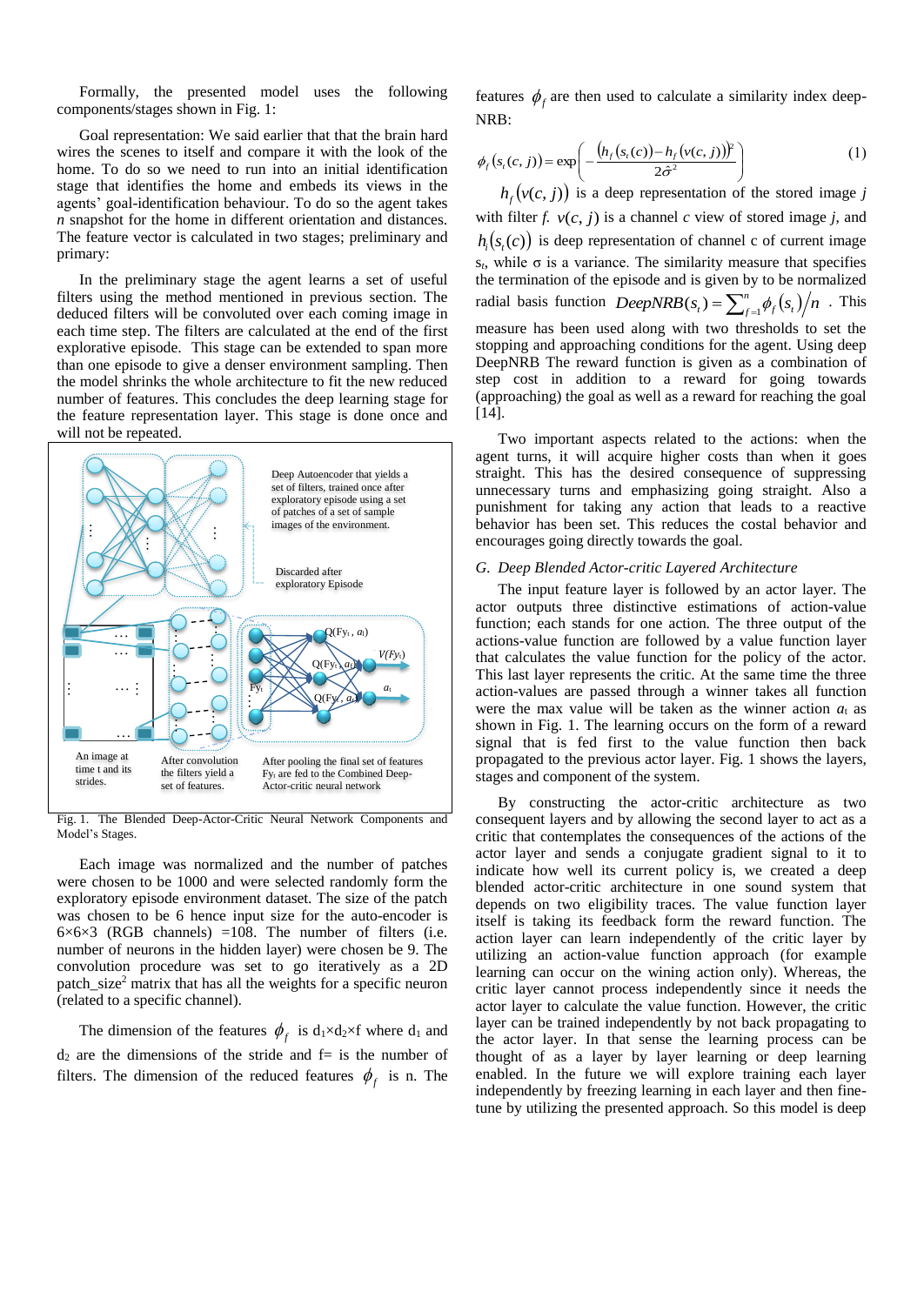in terms of its feature representation and has the potential to be deep in terms of its action representation.

#### *H. Actor-critic Combined Network with Double Eligibility Traces*

In this section we show the derivation of the learning formulae for the layered actor-critic architecture. When function approximation techniques are used to learn a parametric estimate of the value function  $V^{\pi}(s)$ ,  $V_i(s_i)$  is expressed in terms of a set of parameters  $\Theta_t$ . The mean squared error performance function [4] can be used to drive the learning process:

$$
Errort = MSE(\Thetat) = \sum_{s \in S} pr(s) [V^{\pi}(s) - V_t(s)]^2
$$
 (2)

 $pr(s)$  is a probability distribution weighting the errors  $Err_t^2(s) = [V^\pi(s) - V_t(s)]^2$  of each state *s*, and expresses the fact that better estimates should be obtained for more frequent states. The function *Error<sup>t</sup>* needs to be minimized in order to find an optimal solution  $\Theta_t^*$  that best approximates the value function. For on-policy learning if the sample trajectories are being drawn according to *pr* through real or simulated experience, then one can concentrate on minimizing the error function  $Err_i^2(s)$ . By using two layered neural network (one hidden layer and an output layer) and two sigmoid activations the reinforcement learning problem of learning an approximation of the value function and the actionvalue function can be written as:

$$
V_{t}(s_{t}) = \frac{1}{1 + e^{\sum_{i=1}^{t} Q_{t}(i)w_{t}(i)}} , \qquad Q_{t}(i) = \frac{1}{1 + e^{\sum_{k=1}^{K} F_{t}(k) \theta_{t}(i,k)}} (3)
$$

The update rule can be written as  $\Delta\Theta_t = \frac{1}{2} \alpha_t \vec{d}_t$  $rac{1}{2}\alpha_i\vec{d}_i$  $\Delta \Theta_t = \frac{1}{2} \alpha_t \vec{d}_t, \ \ \vec{d}_t$  $\vec{d}$ , is a vector that drives the search for  $\Theta_t^*$  in the direction that minimizes the error function  $Err_i^2(s)$ , and  $0 < \alpha_i \le 1$  is a step size. This direction can be chosen in several ways. For example, the update rules for weights that go opposite to the gradient direction are:

$$
\Delta w_t(i) = \alpha_t \Big( V^{\pi}(s_t) - V_t(s_t) \Big) \frac{\partial V_t(s_t)}{\partial w_t(i)} \ , \ \Delta \theta_t(i,k) = \alpha_t \Big( V^{\pi}(s_t) - V_t(s_t) \Big) \frac{\partial V_t(s_t)}{\partial \theta_t(i,k)} \tag{4}
$$

By bootstrapping and using the  $r_{t+1} + \gamma V_t(s_{t+1})$  as an approximation for  $V^{\pi}(s_t)$ and be defining  $\delta_t = r_{t+1} + \mathcal{N}_t(s_{t+1}) - V_t(s_t)$  we have

$$
\Delta w_t(i) = \alpha_t \delta_t \frac{\partial V_t(s_i)}{\partial w_t(i)}, \qquad \Delta \theta_t(i,k) = \alpha_t \delta_t \frac{\partial V_t(s_i)}{\partial \theta_t(i,k)} \tag{5}
$$

It should be noted that these rules are approximate gradient descend.

#### *I. Conjugate Gradient Updates*

In this section we extend the actor-critic setting to allow for two conjugate gradient eligibility traces. We will follow the same analogy of [14 and 16]. We update the error in (6) opposite to the direction of the conjugate gradient of the output and the action layers hence:

$$
\Delta w_i(i) = \alpha_i Err_i \frac{\partial V_i(s_i)}{\partial w_i(i)} + \beta_i p_{i-1}(i) \cdot \Delta \theta_i(i,k) = \alpha_i Err_i \frac{\partial V_i(s_i)}{\partial \theta_i(i,k)} + \beta_i' p'_{i-1}(i,k)
$$
(6)

Where β and β` factor can be specified in several ways, for example for β we have:

$$
\beta_t^{(HS)} = \frac{\Delta \vec{g}_{t-1}^T \vec{g}_t}{\Delta \vec{g}_{t-1}^T \vec{p}_{t-1}}, \quad \beta_t^{(FR)} = \frac{\vec{g}_t^T \vec{g}_t}{\vec{g}_{t-1}^T \vec{g}_{t-1}}, \quad \beta_t^{(PR)} = \frac{\Delta \vec{g}_{t-1}^T \vec{g}_t}{\vec{g}_{t-1}^T \vec{g}_{t-1}} \tag{7}
$$

Conjugate gradient direction for the critic

$$
\vec{p}_t = -\vec{g}_{\vec{w}_t} + \beta_t \vec{p}_{t-1}, \qquad \vec{p}_0 = -\nabla_{\vec{w}} Err_t \tag{8}
$$

$$
\vec{g}_{\vec{\theta}_i(k)} = \nabla_{\vec{\theta}_i} Err_i^2(s_i) = 2[V^{\pi}(s_i) - V_i(s_i)] \cdot \frac{\partial V_i(s_i)}{\partial \vec{\theta}_i(k)} \tag{9}
$$

$$
\vec{g}_{\vec{w}_t} = \nabla_{\vec{w}_t} Err_t^2(s_t) = 2[V^{\pi}(s_t) - V_t(s_t)] \cdot \frac{\partial V_t(s_t)}{\partial \vec{w}_t}
$$
(10)

Similar set of formulae can be defined for the actor. Now we define  $\vec{e}_{t-1}^{(conj)}$  and  $\vec{e}_{t-1}^{(conj)}$  as follows:

$$
\gamma_{t}\lambda_{t}\vec{e}_{t-1}^{(conj)} = \frac{\beta_{t}}{Err_{t}}\vec{p}_{t-1}, \quad \gamma_{t}\lambda_{t}'\vec{e}_{t-1}^{'(conj)} = \frac{\beta_{t}'}{Err_{t}}\vec{p}_{t-1}'
$$
(11)

We can evaluate this in several ways; for example:

$$
\gamma_{i}\lambda_{i} = \frac{\beta_{i}}{Err_{i}} \quad , \quad \gamma_{i}'\lambda_{i}' = \frac{\beta_{i}'}{Err_{i}} \tag{12}
$$

The updates can be rewritten as:

$$
\Delta \vec{w}_t = \alpha_t \left( V^{\pi}(s_t) - V_t(s_t) \right) \vec{e}_t^{(conj)}, \ \Delta \vec{\theta}_t(k) = \alpha_t \left( V^{\pi}(s_t) - V_t(s_t) \right) \vec{e}_t^{(conj)}(k) \tag{13}
$$

$$
\vec{e}_t^{(conj)} = \frac{\partial V_t(s_t)}{\partial \vec{w}_t} + \gamma_t \lambda_t \vec{e}_{t-1}^{(conj)} , \ \vec{e}_t' \ (k) = \frac{\partial V_t(s_t)}{\partial \vec{\theta}_t(k)} + \gamma_t' \lambda_t \vec{e}_{t-1}^{(conj)}(k) \ (14)
$$

The above shows that eligibility traces are in fact independent of the error that we use whether it is approximation or exact. In fact, it distinctively shows that for any error there is an eligibility trace that coincides with the conjugate gradient; it varies with the reverse of the error.  $\lambda_t$ ,  $\lambda_t'$  can be chosen in several ways other than the presented. In general  $\beta_t^{(PR)}$  has been shown to perform better due to its stability for nonlinear error functions [20].

This is in alignment with recent findings of [21] which is based on complex definition for the reward function. Our results show that we can find canonical eligibility traces that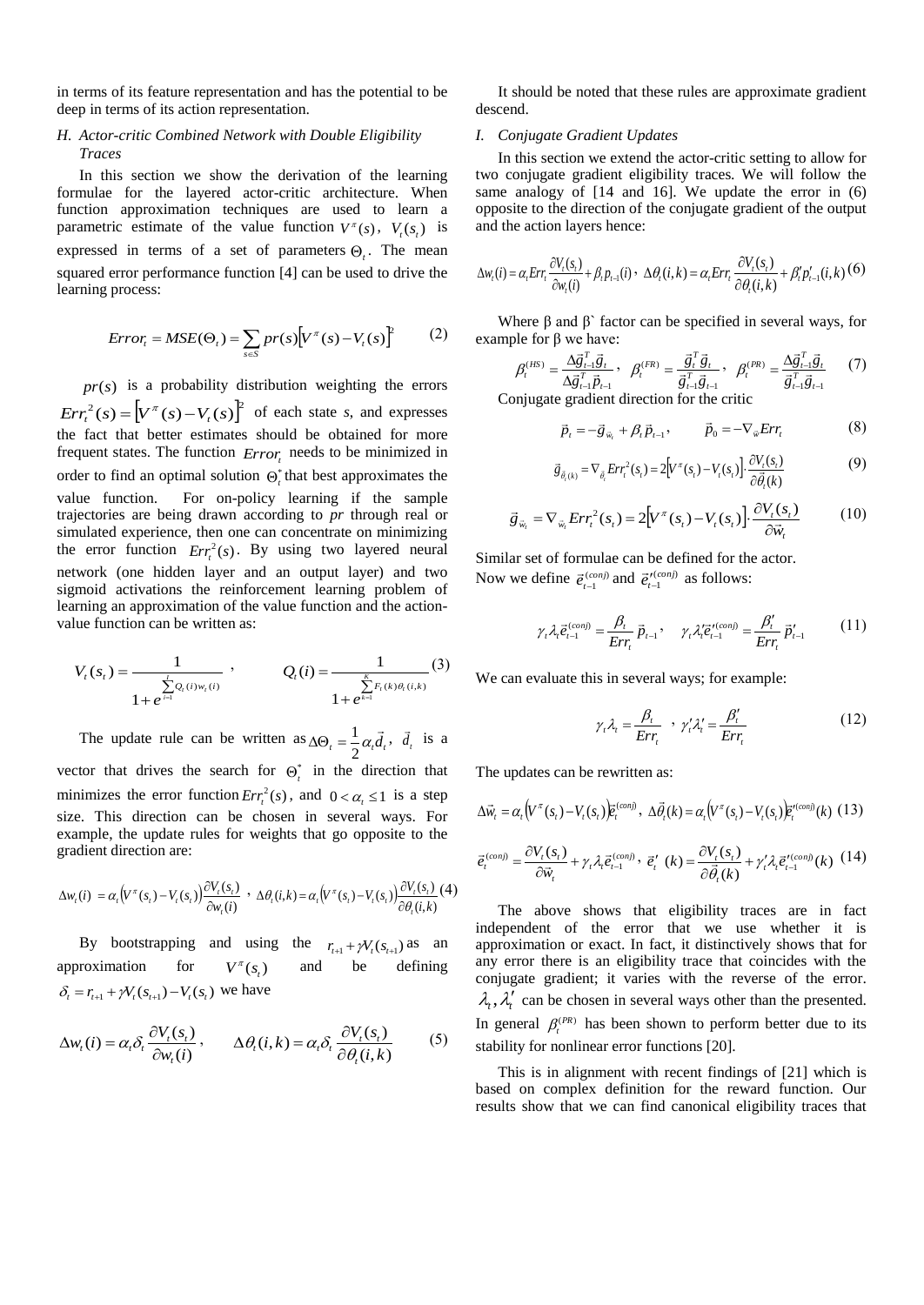varies with the error no matter what type of error we are using, and that the reward discount should be varied according to the direction of the conjugate.

For example, if we approximate the error using two layers with bootstrapping and using the  $r_{t+1} + \gamma V_t(s_{t+1})$  as an approximation for  $V^{\pi}(s_t)$  we have:

$$
\Delta \vec{w}_t = \alpha_t \delta_t \gamma \lambda \vec{e}_{t-1}^{(conj)} \ , \quad \Delta \vec{\theta}_t(k) = \alpha_t \delta_t \gamma' \lambda \vec{e}_{t-1}'(k) \quad (15)
$$

$$
\vec{e}_t^{(conj)} = \frac{\partial V_t(s_t)}{\partial \vec{w}_t} + \gamma_t \lambda_t \vec{e}_{t-1}^{(conj)}, \quad \vec{e}_t' \ (k) = \frac{\partial V_t(s_t)}{\partial \vec{\theta}_t(k)} + \gamma' \lambda \vec{e}_{t-1}'(k) \tag{16}
$$

Were δ being the temporal difference error. Eligibility traces in reinforcement learning framework is similar to the momentum for supervised learning. It establishes a way to accommodate previous updates into current updates to guide the search for the local optima. In RL it traces blame of current decision back to older decisions that lead to the current situation. Finally, a regularizer  $\rho$  has been multiplied by the two parameter sets to discount the old values of the parameters (hence prevent overfitting).

When an episode has been signaled as an optimal (based on its number of steps being minimal), the learned experience was emphasized after the episode has finished in an offline learning fashion as follows:

$$
\vec{w}_{ep} = \rho \vec{w}_{T_{ep}} + \sum_{t=1}^{T_{ep}} \Delta \vec{w}_t, \quad \vec{\theta}_{ep}(k) = \rho \vec{\theta}_{T_{ep}}(k) + \sum_{t=1}^{T_{ep}} \Delta \vec{\theta}_t(k)
$$
(17)

Also when an episode has been signaled as bad (its number of steps is worst), the model rewinds the learning done through this experience: This was allowed after j initial non-reversing episodes.

$$
\vec{w}_{T_{\varphi}} = (\vec{w}_{T_{\varphi}} - \sum_{t=1}^{T_{\varphi}} \Delta \vec{w}_t) / \rho, \quad \vec{\theta}_{T_{\varphi}}(k) = (\vec{\theta}_{T_{\varphi}}(k) - \sum_{t=1}^{T_{\varphi}} \Delta \vec{\theta}_t(k)) / \rho \quad (18)
$$

#### III. EXPERIMENTAL RESULTS

Fig. 2 shows the used robot and its environment. It is basically an updated version of Lego Mindstorms that has been used with additional camera module and processing unit that was mounted and attached on top of it. This robot has a relatively low level of sophistication in terms of the motor commands, balance, senor reading as well as its shape. RWTH-Mindstorms NXT Toolbox has been used to provide the sensory reading and the actuator commands for the NXT robot.



Fig. 2. Left: A snapshot of the built robot with its sensors, actuators, and camera module. Right: The training environment.

The robot was let to train for 30 episodes and to cool down for 5 episodes. Each episode starts by going from behind the barrier location in the environment to the goal/home location. It was allowed to run for a 500 steps before the episode is considered a failure. Images with resolution of 160×120 were sent form a Raspberry PI module wirelessly to an off-board computer for processing. Learning took place in the off-board computer then the action decision is sent to the actuators of the robot via its Bluetooth. Threshold that specifies reaching the goal was set to 0.97%.

#### *A. Agent Learning Behavior and Convergence*

Fig. 3 shows the number of steps in each episode. Three distinguished stages can be identified; each marks a certain behavioral learning. Each stage is distinguished through its average number of steps (red bar). Although the number of steps needed to reach the goal is inevitably varying, however each stage can be recognized by a different average. In the first 9 episodes the agent did not apply any self-reflection and the average number of steps (recognized by the red doted bar) were the highest (51.5). The second stage started from episode 10 onwards where agent did apply self-reflection on episodes 10, 14, 30 (recognized by green). Those were relatively minimal comparing to past experience, the condition was set to apply self-reflection if the finished episode has steps  $\le$  second minimal past episode. The average in this stage is 25.05 steps. The third stage is form 31 onwards where the agent just enjoyed following its learned policy with no online learning, average was 13.4 steps only. Agent applied self-reflection on episode 31. Episode 22 was suitable for rewinding but it was not applied due to a high number of steps in the first stage. This proposes a future change of comparing only within the selfreflection window rather than all previous episodes.

An important thing to realize is that after the agent learns a suitable policy in the first 30 episodes, its performance stabilizes on an optimal policy with minimum number of steps the agent needed to reach the goal. This is a distinguished trait of this model. Bearing in mind that no experience can be reproduced by the agent, even when the agent finalizes the learning stage, a developmental behaviour can be realized. First, the agent developed a primitive behavior of moving forward and occasionally turning to minimize its cost. Then the agent started to develop inclination of going forwards and turn with some costal behaviour. In fact, turning in one direction was preferred and enforced over the other actions. This is particularly evident when we look at the overall size of the actor parameters in Fig 4.



Fig. 3. The convergence to a stable number of steps is shown to develop; the red bar shows the avergae number of steps needed for each stage to reach the goal.